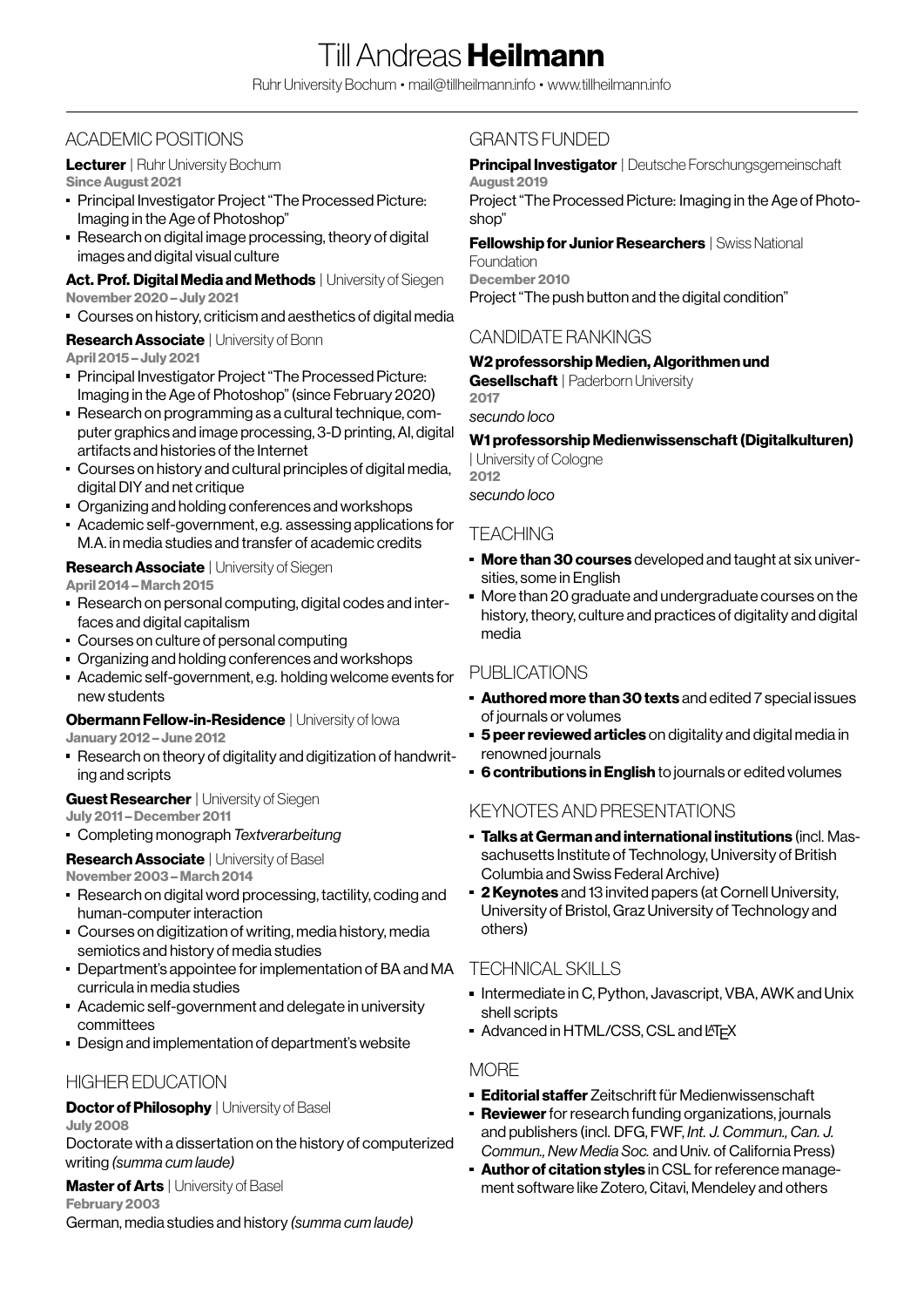## PUBLICATIONS

# Books

### 2012

Textverarbeitung. Eine Mediengeschichte des Computers als Schreibmaschine [Word Processing: A Media History of Computers as Writing Machines]. Bielefeld: Transcript.

Edited volumes

2021

- Friedrich Kittler. Neue Lektüren [Friedrich Kittler: New Readings]. Ed. together with Jens Schröter (forthcoming). 2018
- Ambient: Ästhetik des Hintergrunds [Ambient: Aesthetics of the Background]. Ed. together with Jens Schröter, Gregor Schwering and Dominik Maeder. Berlin–Heidelberg: Springer.
- Marx Geld Digitale Medien [Marx Money Digital Media] (= Maske und Kothurn 2). Ed. together with Jens Schröter.

2017

• Medien verstehen. Marshall McLuhans Understanding Media [Marshall McLuhan's Understanding Media]. Ed. together with Jens Schröter. Lüneburg: Meson.

2016

Medienwissenschaft und Kapitalismuskritik [Media Studies and Critique of Capitalism] (= Navigationen 2). Ed. together with Jens Schröter.

2015

3D-Druck [3D Printing] (= Sprache und Literatur 115–116). Ed. together with Christoph Ernst, Thomas Hensel and Jens Schröter.

2013

• Interventionen: Festschrift für Georg Christoph Tholen [Interventions: Festschrift for Georg Christoph Tholen]. Ed. together with Frank Haase. Marburg: Schüren.

2011

medias in res. Medienkulturwissenschaftliche Positionen [medias in res: Basic Positions in Culturally Oriented Media Studies]. Ed. together with Anne von der Heiden and Anna Tuschling. Bielefeld: Transcript.

## Articles

### (Peer reviewed)

2021

**Processed Pictures, Photoshop, and Unsharp Mask. In:** International Journal for Digital Art History 6: 169–177 (forthcoming).

2020

- Blackbox Bildfilter: Unscharfe Maske von Photoshop zur Röntgentechnischen Versuchsanstalt Wien [Black Box Image Filter: Unsharp Mask from Photoshop to the X-Ray Research Institute Vienna]. In: Navigationen 2: Filter: 75–93.
- Formatwechsel. Zur Methodendebatte [Format Change: On the Debate on Methods]. Together with Florian Sprenger and Christoph Engemann. In: Zeitschrift für Medienwissenschaft 23/2: 188–191.
- Eine Software-Studie zu Photoshop [A Software Study on Photoshop]. In: Rundbrief Fotografie 27/4: 48–52.

2019

- Ontography and Ontology in Digital Imaging. In: Zeitschrift für Medien- und Kulturforschung 10/1: 133–146.
- Wege und Ziele: Die unstete Methodik der Medienwissenschaft [Paths and Goals. The Wandering Methodol-

ogy of Media Studies]. Together with Christoph Engemann and Florian Sprenger. In: Zeitschrift für Medienwissenschaft 20/1: 150–161.

### 2018

- Comic Sans: The Typographer Replaced. In: Unterweiss Bulletin 2. [http://www.ueberschwarz.com/releases/comic](http://www.ueberschwarz.com/releases/comicsans.html)[sans.html.](http://www.ueberschwarz.com/releases/comicsans.html)
- Literaturverwaltungsprogramme und 'Privatstile': Ein Vorschlag zur freiwilligen Selbstkontrolle [Reference Management Software and 'Private Styles': A Proposal for Voluntary Self-Regulation]. In: Zeitschrift für Medienwissenschaft 18/1: 197–201.

2017

Der Klang der breiten Rille [The Sound of the Wide Groove]. A reply to Erhard Schüttpelz' contribution to the debate on operational chains. In: Internationales Jahrbuch für Medienphilosophie, vol. 3: Pathos/Passibilität. [http://jbmedi](http://jbmedienphilosophie.de/2017/3-replik-heilmann/)[enphilosophie.de/2017/3-replik-heilmann/.](http://jbmedienphilosophie.de/2017/3-replik-heilmann/)

2016

- Zum Bonner Programm einer neo-kritischen Medienwissenschaft [On a Scheme for a Neo-Critical Approach in Media Studies]. Together with Jens Schröter. In: Navigationen 2: Medienwissenschaft und Kapitalismuskritik: 7–36.
- Zur Vorgängigkeit der Operationskette in der Medienwissenschaft und bei Leroi-Gourhan [On the Precedence of the Operational Chain in Media Studies and Leroi-Gourhan]. In: Internationales Jahrbuch für Medienphilosophie, vol. 2: Techne/Mechane: 7–29.

2015

- $\blacksquare$ Datenarbeit im "Capture"-Kapitalismus: Zur Ausweitung der Verwertungszone im Zeitalter informatischer Überwachung [Data-Labor in Capture-Capitalism. On the Expansion of the Valorization Zone in the Age of Informatic Surveillance]. In: Zeitschrift für Medienwissenschaft 13/2: 35–48.
- Jede/r, alles, immer, überall. Zum Diskurs des Machens am Beispiel 3D-Druck [Anyone, Anything, Anytime, Anywhere: On the Discourse of Making Using 3D Printing as an Example]. In: Sprache und Literatur 115–116: 3D-Druck. Ed. Christoph Ernst, Till A. Heilmann, Thomas Hensel and Jens Schröter: 6–20.
- Karl Büchers Kriegsschriften. Aus der Vorgeschichte der deutschsprachigen Kommunikations- und Medienwissenschaft [Karl Buecher's 'War Writings': On the Prehistory of German Communication and Media Studies]. In: LiLi. Zeitschrift für Literaturwissenschaft und Linguistik 179: 96–106.
- **Reciprocal Materiality and the Body of Code. In: Digital** Culture & Society 1/1: 39–52.

2014

- Ein Blick in den Rückspiegel. Zur Vergangenheit und Gegenwärtigkeit von Understanding Media [A Look in the Rear-View Mirror. On the Past and Presence of Understanding Media]. In: Navigationen 2: 87–101.
- Handschrift im digitalen Umfeld [Handwriting in the Digital Environment]. In: Osnabrücker Beiträge zur Sprachtheorie (OBST) 85: 169–192.
- Ihre Medientheorie auf einer Seite? [Your Media Theory On One Page? First part of the chain letter]. In: Zeitschrift für Medienwissenschaft 10/1: 28–30.
- "Tap, tap, flap, flap." Ludic Seriality, Digitality, and the Finger. In: eludamos. Journal for Computer Game Culture 8: 33–46.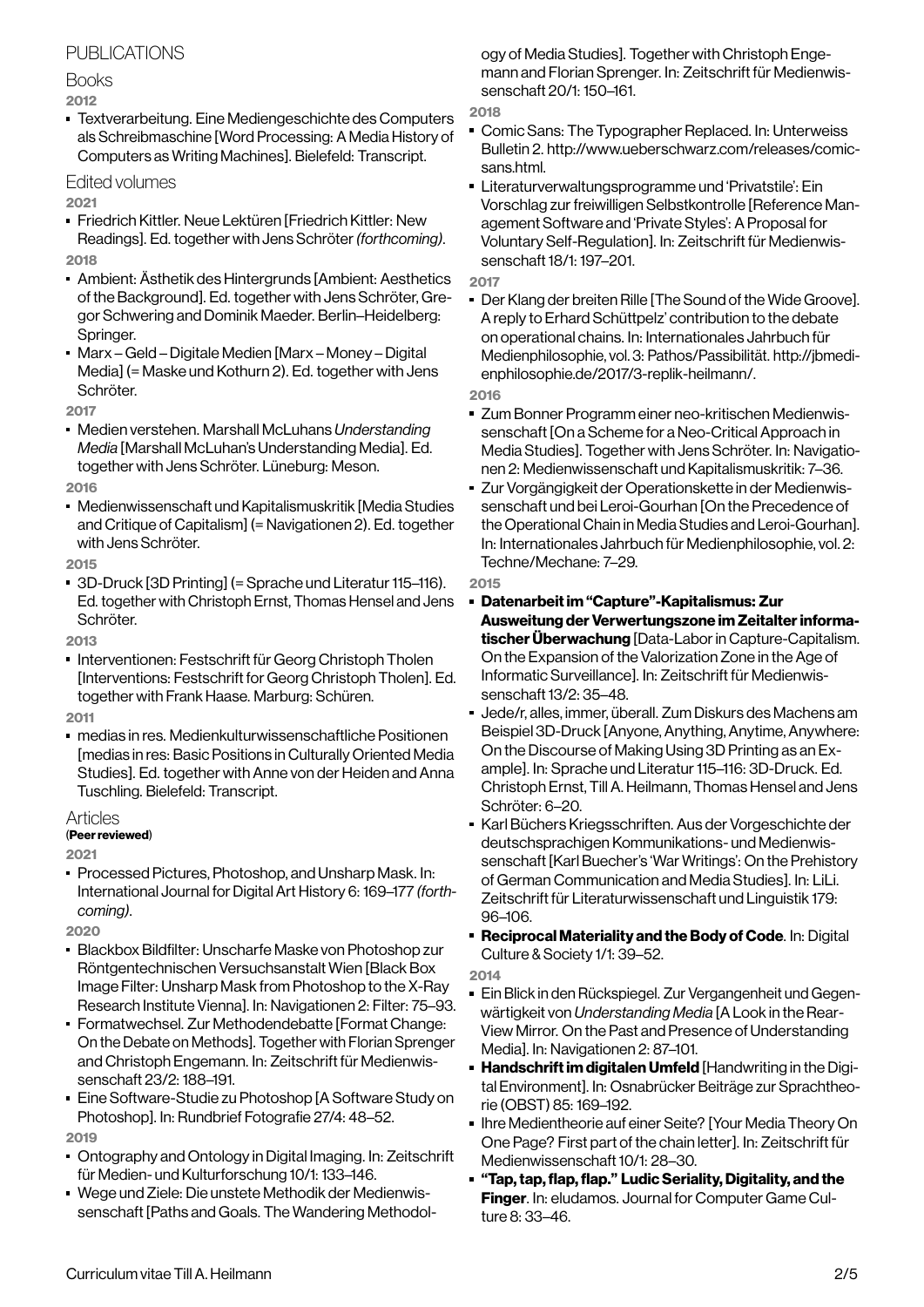2010

- Digitale Kodierung und Repräsentation. DVD, CSS, DeCSS [Digital Decoding and Representation: DVD, CSS, DeCSS]. In: Navigationen 2: 95–112.
- Digitalität als Taktilität. McLuhan, der Computer und die Taste [Digitality as Tactility: McLuhan, the Computer and the Key]. In: Zeitschrift für Medienwissenschaft 3/2: 125–134.

### Book chapters

2020

- Anfänge. Über Diskurse der Digitalisierung [Beginnings: On Discourses of Digitization]. In: Wovon sprechen wir, wenn wir von Digitalisierung sprechen? Ed. Martin Huber, Sybille Krämer and Claus Pias. Bayreuth: University of Bayreuth 2020, S. 13–35.
- Friedrich Kittler's Alphabetic Realism. In: Classics and Media Theory. Ed. Pantelis Michelakis. Oxford: Oxford University Press, pp. 29–51.

2019

- Algorithmus [Algorithm]. In: Mensch-Maschine-Interaktion: Handbuch zu Geschichte – Kultur – Ethik. Ed. Kevin Liggieri and Oliver Müller. Stuttgart: J. B. Metzler, pp. 229–231.
- Digital/analog. In: Mensch-Maschine-Interaktion: Handbuch zu Geschichte – Kultur – Ethik. Ed. Kevin Liggieri and Oliver Müller. Stuttgart: J. B. Metzler, pp. 257–259.
- Räume der Textverarbeitung [Spaces of Word Processing]. In: Das Büro: Zur Rationalisierung des Interieurs, 1880–1960. Ed. Gianenrico Bernasconi and Stefan Nellen. Bielefeld: Transcript, pp. 193–206.

2018

Es gibt keine Software. Noch immer nicht oder nicht mehr [There is No Software – Still or Anymore]. In: Smartphone-Ästhetik: Zur Philosophie und Gestaltung mobiler Medien. Ed. Oliver Ruf. Bielefeld: Transcript, pp. 159–178.

2017

- Can We Touch Digital Artefacts? In: Prière de toucher: The Touch of Art. Ed. Museum Tinguely. Weitra: Bibliothek der Provinz, pp. 53–60.
- Married… with a Mission. THE AMERICANS. Together with Anna Tuschling. In: Von GAME OF THRONES bis THE WALKING DEAD: Interpretation von Kultur in Serie. Ed. Timo Storck and Svenja Taubner. Berlin–Heidelberg: Springer, pp. 67–86.
- Worin haust ein Computer? Über Seinsweisen und Gehäuse universaler diskreter Maschinen [In What Does a Computer Reside? On the Modes of Existence and Casings of Universal Discrete Machines]. In: Gehäuse: Mediale Einkapselungen. Ed. Christina Bartz et al. Paderborn: Wilhelm Fink, pp. 35–51.

2016

- **Innis and Kittler: The Case of the Greek Alphabet. In: Media** Transatlantic: Developments in Media and Communication Studies Between North American and German-speaking Europe. Ed. Norm Friesen. Cham: Springer, pp. 91–110. 2015
- Handschrift und Algorithmus [Handwriting and Algorithm]. In: Diesseits des Virtuellen: Handschrift im 20. und 21. Jahrhundert. Ed. Urs Büttner et al. München: Wilhelm Fink, pp. 47–61.
- Der Laie ersetzt den Typografen [The Layman Replaces the Typographer]. In: 12 Gegenstände. Ed. Sophie Jung. Stuttgart: avedition, pp. 150–169.

Die Oberflächlichkeit des Digitalen [The Superficiality of the Digital]. In: Das Wissen der Oberfläche. Ed. Christina Lechtermann and Stefan Rieger. Zürich–Berlin: Diaphanes, pp. 253–266.

#### 2014

- Computer als Schriftmedium [The Computer as a Medium of Writing]. In: Handbuch Medienwissenschaft. Ed. Jens Schröter. Stuttgart–Weimar: J. B. Metzler, pp. 316–322.
- Dekonstruktion [Deconstruction]. In: Handbuch Medienwissenschaft. Ed. Jens Schröter. Stuttgart–Weimar: J. B. Metzler, pp. 54–60.
- Textverarbeiten [Word Processing]. In: Historisches Wörterbuch des Mediengebrauchs. Ed. Heiko Christian, Matthias Bickenbach and Nikolaus Wegmann. Wien–Köln–Weimar: Böhlau, pp. 585–595.

2013

Medien als Metaphern – oder Metonymien? [Media as Metaphors – or Metonymies?]. In: Interventionen. Festschrift für Georg Christoph Tholen zum 65. Geburtstag. Ed. Frank Haase and Till A. Heilmann, Marburg: Schüren, pp. 123–142.

### **PRESENTATIONS**

(Keynotes and invited papers)

2021

Digital prozessierte Bilder[Processed Images]. Lecture series Medienästhetik des Bildes. University of Siegen. January 4.

2019

- Ancestral Sin: Orality and Literacy in Classical Media Theory. Siren Echoes: Sound, Image, and the Media of Antiquity. Cornell University. Ithaca. November 8.
- Computer Images and Imaginations CGI in the Early 1990s. (Re-)Imagining New Media in Art & Popular Culture at the End of the 20th Century. University of Bonn. Bonn. October 11.
- **How Writing Turned Digital** (Keynote). Academic Writing in Digital Contexts: Analytics, Tools, Mediality. Zurich University of Applied Sciences. Winterthur. June 6.
- **Diskurse des Digitalen** [Discourses of the Digital] (Keynote). DFG symposium Wovon sprechen wir, wenn wir von Digitalisierung sprechen? University of Bayreuth. Bayreuth. February 13.

2018

- Das Internet in der Geschichte der Medien [The Internet in the History of Media]. Lecture series Bildung und Digitalität. University of Bochum. Bochum. November 13.
- **Ontography and Digital Imaging. Ontography: Proce**dures, Problems, Prospects. Weimar University. Weimar. October 19.
- Programmierte Poesie. Zur Medialität computergenerierter Gedichte [Programmed Poetry: On the Mediality of Computer-Generated Poems]. Mediale Poetologien der Literatur. University of Basel. Basel. October 13.
- Artificial Intelligence and (Dark) Enlightenment. The Democratization of Artificial Intelligence. University of Bochum. Bochum. September 6.9.

2017

Digitale Bildformate. Das Beispiel Adobe Photoshop [Digital Image Formats: Adobe Photoshop]. Vom Medium zum Format. University of Bochum. Bochum. September 15.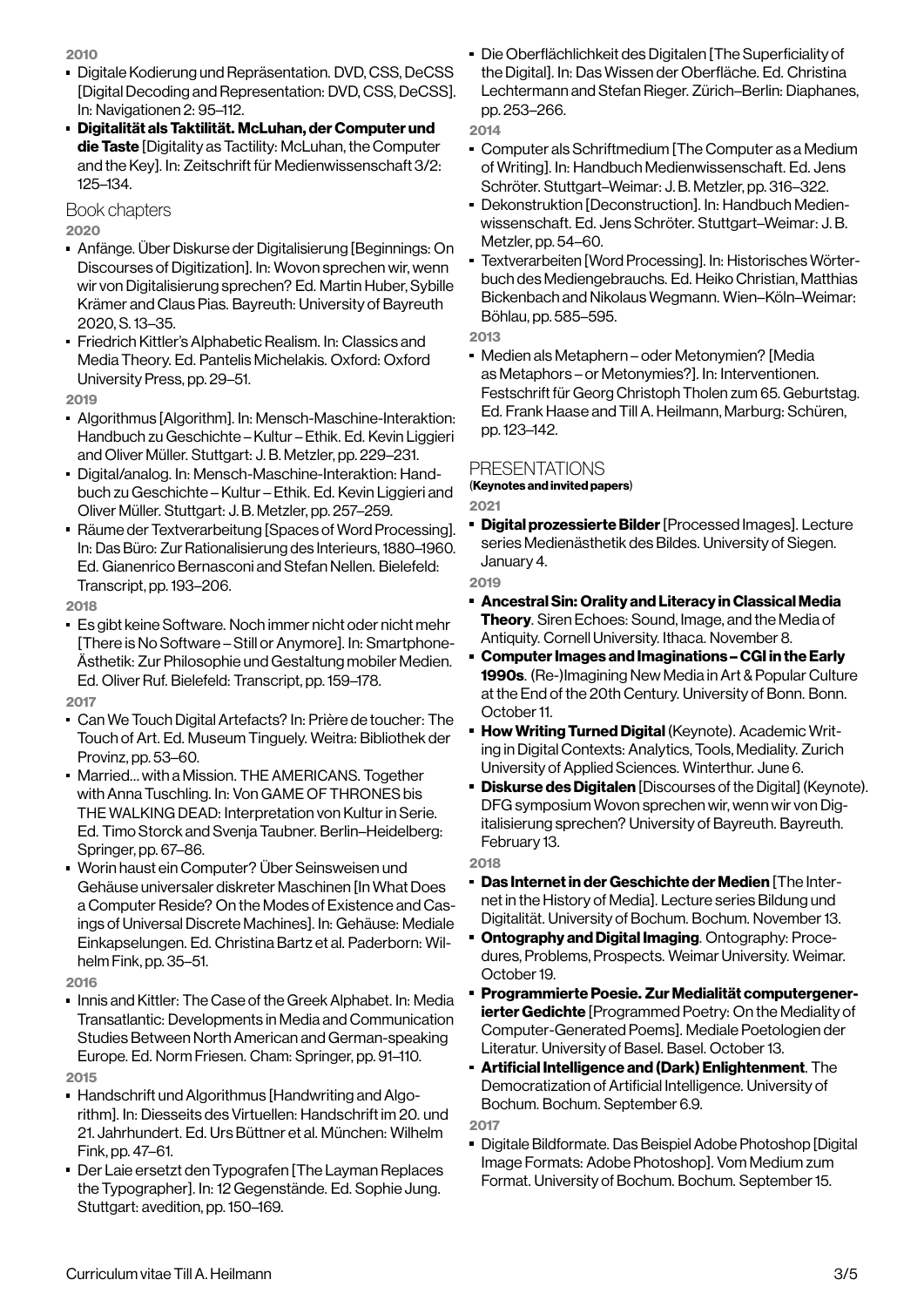2016

- The Allure of the Ancients: On Kittler and the Greek Alphabet. Media and Greco-Roman Classics. University of Bristol. Bristol. November 26.
- **3D Printing: (Un)Making Seriality**. Ästhetik und Praxis populärer Serialität. Free University of Berlin. Berlin. June 22.
- Kann man digitale Artefakte ertasten? [Can You Touch Digital Artifacts?] Prière de toucher – Der Tastsinn der Kunst. Tinguely Museum. Basel. March 7.

2015

- Wie der Computer zur Schreibmaschine wurde [How the Computer Became a Typewriter]. Dies academicus. University of Bonn. Bonn. December 2.
- 3D-Drucker. Zur Ideologie des Machens [3D Printers: On Jahrestagung der Gesellschaft für Medienwissenschaft. Bayreuth University. Bayreuth. October 3.
- Rechnerraum, Kommandozeile, Formfaktor: Drei Gehäuse der Computer [Computer Room, Command Line, Form Factor: Three Cases of Computers]. Gehäuse: Mediale Einkapselungen. University of Paderborn. Paderborn. May 21.
- **Tast(en)raum** [Key/Tactile Space]. Media Spaces: Distributing Technology in Architecture. Graz University of Technology. Graz. March 28.

2014

Vom kriegerischenWesen der Medienwissenschaft [On the Belligerent Character of Media Studies]. 1914: Diskurse des Krieges und kriegerische Diskurse. University of Bochum. Bochum. June 20.

2013

- **Display: Zur Oberfläche der Computer** [Display: On the Surface of Computers]. Das Wissen der Oberfläche: Episteme des Horizontalen und Strategien der Benachbarung. University of Bochum. Bochum. December 13.
- Spaces of Word Processing. Das Büro als Interieur (1880–1960). Schweizerisches Bundesarchiv. Bern. October 17.
- Algorithmische Kritik oder Kritik der Algorithmen? [Algorithmic Criticism or Critique of Algorithms?] Medien der Wissenschaften, Jahrestagung der Gesellschaft für Medienwissenschaft. Leuphana University. Lüneburg. October 5.
- Maschinenschreiben [Machine Writing]. Kulturtechnik Schreiben. University of Erlangen-Nürnberg. Erlangen. July 5.
- Digitality and Humanity. The Re/turn of the Nonhuman. University of Gießen. Gießen. May 27.

2012

- Hand und Algorithmus [Hand and Algorithm]. Diesseits des Virtuellen: Handschriften im 20. und 21. Jahrhundert. University of Tübingen. Tübingen. October 5.
- Die Frage nach dem Digitalen [The Question Concerning the Digital]. Annual conference of the German Society for Media Studies. University of Frankfurt. Frankfurt am Main. October 4.

2011

- Textverarbeitungsmaschinen [Word Processing Machines]. Annual conference of the German Society for Media Studies. University of Potsdam. Potsdam. October 7.
- Taste und Finger: Anmerkungen zum Begriff des Digitalen [Button and Finger: Some Remarks on the Concept of the

Digital]. HyperKult 20. Leuphana University. Lüneburg. July 8.

j, Buttons and Fingers: Our 'Digital Condition'. Media in Transition 7. Massachusetts Institute of Technology. Cambridge. May 15.

2010

- Markup and Materiality. Conference of the European Society for Literature, Science, and the Arts. Riga. June 17.
- **Innis and Kittler: The Case of the Greek Alphabet. Media** Transatlantic. University of British Columbia. Vancouver. April 8.

2009

- Digital Decoding and the Techno-Logic of Representation. Annual conference of the Society for Literature, Science, and the Arts. Atlanta. November 8.
- the Ideology of Making]. Utopien: Wege aus der Gegenwart,  $\quad \bullet \quad$  Digitalität als Taktilität [Digitality as Tactility]. Annual conference of the German Society for Media Studies. University of Vienna. Vienna. October 3.
	- Wolkentechnik: Verfügbarkeit und Zerstreuung [Cloud Technics: Disposability and Dissipation]. HyperKult 18. Leuphana University. Lüneburg. July 3.
	- The Durable, the Portable, and the Processible. Media in Transition 6. Massachusetts Institute of Technology. Cambridge. April 25.

# **TFACHING**

(Current and recent) courses taught and developed

Theories and methods

- Digitalität und Taktilität [Digitality and Tactility] (BA seminar, University of Basel, spring 2010)+
- **Einführung in die Filmanalyse** [Introduction to Film Analysis] (BA lecture, University of Siegen, summer 2021)
- **Einführung in die Medienwissenschaft II** [Introduction to Media Studies II] (BA seminar, University of Siegen, summer 2021)
- **Example 2 Transformalish 2 Transform 2 Transform 2 Transformalisher** 2 Transformalism 2 Zur Medialital Media] (MA seminar, University of Bonn, winter 2018/19)
- Netzkritik gestern und heute [Net Critique] (BA seminar,  $\blacksquare$ University of Siegen, winter 2020/21; MA seminar, University of Bonn, winter 2015/16)
- Theorien des Digitalen [Theories of Digitality] (BA seminar, University of Basel, spring 2011 and 2014)
- Tools of Methods (Stream at Summer School Challenging Methods, Leuphana University of Lüneburg, summer 2015)

## **History**

- **Geschichte der Personal Computer** [History of Personal Computers] (BA seminar, University of Siegen, summer 2021)
- Geschichte und Theorie der digitalen Bildbearbeitung [History and Theory of Digital Image Processing] (MA seminar, University of Bonn, summer 2018)
- Medien und Mediengeschichtsschreibung: Digitale Medien [Media and Media Historiography: Digital Media] (MA seminar, University of bonn, winter 2019/20)
- Mediengeschichtliche Umbrüche [Turning Points in Media History] (BA seminar, University of Basel, winter 2005/06 to fall 2012)
- Medienwissenschaft 2 [Media Studies 2] (BA Lecture, University for Applied Sciences NW Switzerland, summer 2005)
- Medienwissenschaft 2 und 4 [Media Studies 2/4] (BA Lecture, University for Applied Sciences NW Switzerland, winter 2004/05)